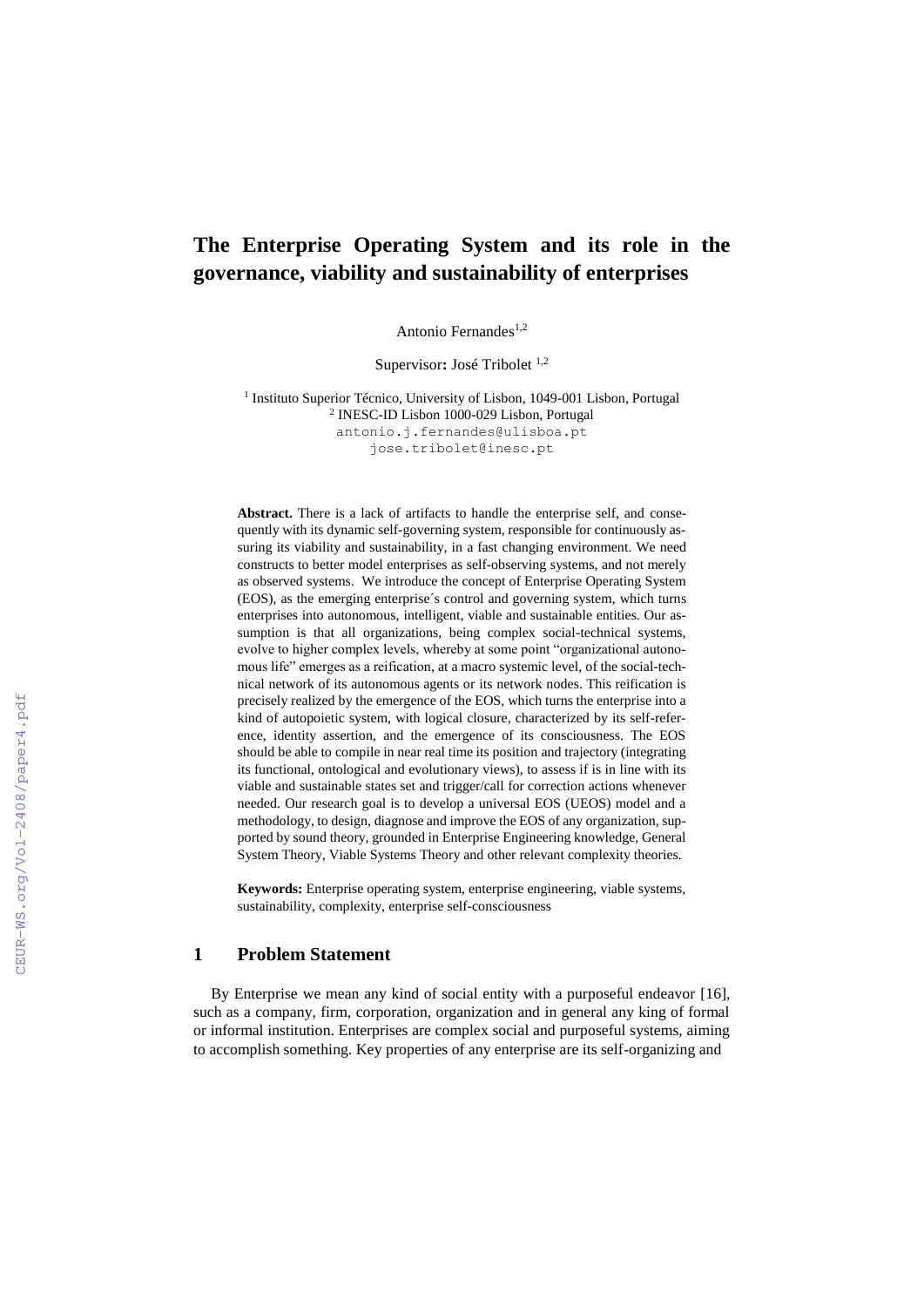self-control capabilities, in view of its purpose. Enterprises are organized complex dynamic systems.

The enterprise´s self-organizing and self-controlling capabilities are constantly being challenged by increasingly complex, changing and uncertain environments. The pace of change is accelerating, with the rate of technological progress continuously rising in a hyper connected world, where systems and people, at a local and global levels, are communicating and exchanging information between themselves. To address the revolutionary and/or disruptive technological developments, the diffusion of traditional boundaries and the increased dynamics and extendeness of enterprises, successful enterprise change is an evident necessity [17]. More than ever, the ability to cope with continuous and unexpected change is critical for enterprises to survive and prosper.

Simultaneously, with the dramatic information and communication technologies (ICT) advances, which enable near-real time transparent and ubiquitous interaction between people and systems, the borders between humans and artificial systems as enterprise agents are becoming blurred. The increasingly capacity for enterprises to become truly sensing (powered by IoT), smarter (powered by AI), and acting systems (power by robotization), in fully integrated cyber-physical-social systems, make enterprises reach an higher level of complexity. Has highly-complex systems they emerge as autonomous, intelligent and adaptative systems or entities. Complexity is the attributed quality that is deliberately considered by an observer in its perception or conception of something that exercises unpredictable emergent behavior, i.e., behavior elaborated by the system itself in an endogenous manner. On other hand, a complex system is necessarily open to its environment. Therefore, being both, autonomous and open, complex systems are partially dependent of his environment, thus manifesting adaptive behavior, which implies intentional responses to what the system perceives as solicitations of the environment. This description of complex systems may be summarized in the following hypothesis: a complex system is an autonomous system, which is an intelligent system and therefore an adaptive system [20]. Enterprises, as highly-complex systems, are autonomous systems, manifesting intelligible intentional actions, in order to adapt and prevail in any changing and challenging environment. Hence, has complex and adaptative systems, enterprises are autonomous and intelligent entities, manifesting the ability to build (and intentional change) their projects of intervention in their environment, in order to assure its viability and sustainability. This implies the existence within each enterprise of a system with mechanisms to preserve its identity and integrity, ie, its viability and sustainability. Hence, mechanisms for regulating and stabilizing its internal milieu; for controlling and monitoring its resources and activities; for coordinating its subsystems activities; for inquiring its large and uncertain environments and imagining , projecting and planning its future; and by defining its own projects, purposes and values. [21] [6]

We will call such a system, the Enterprise Operating System (EOS). We use the concept of EOS as a metaphor of a computers´ operating system. A modern computer consists of one or more processors, some main memory, disks, printers, a keyboard, a mouse, a display, network interfaces, and various other input/output devices. All in all, a complex system. If every application programmer had to understand how all these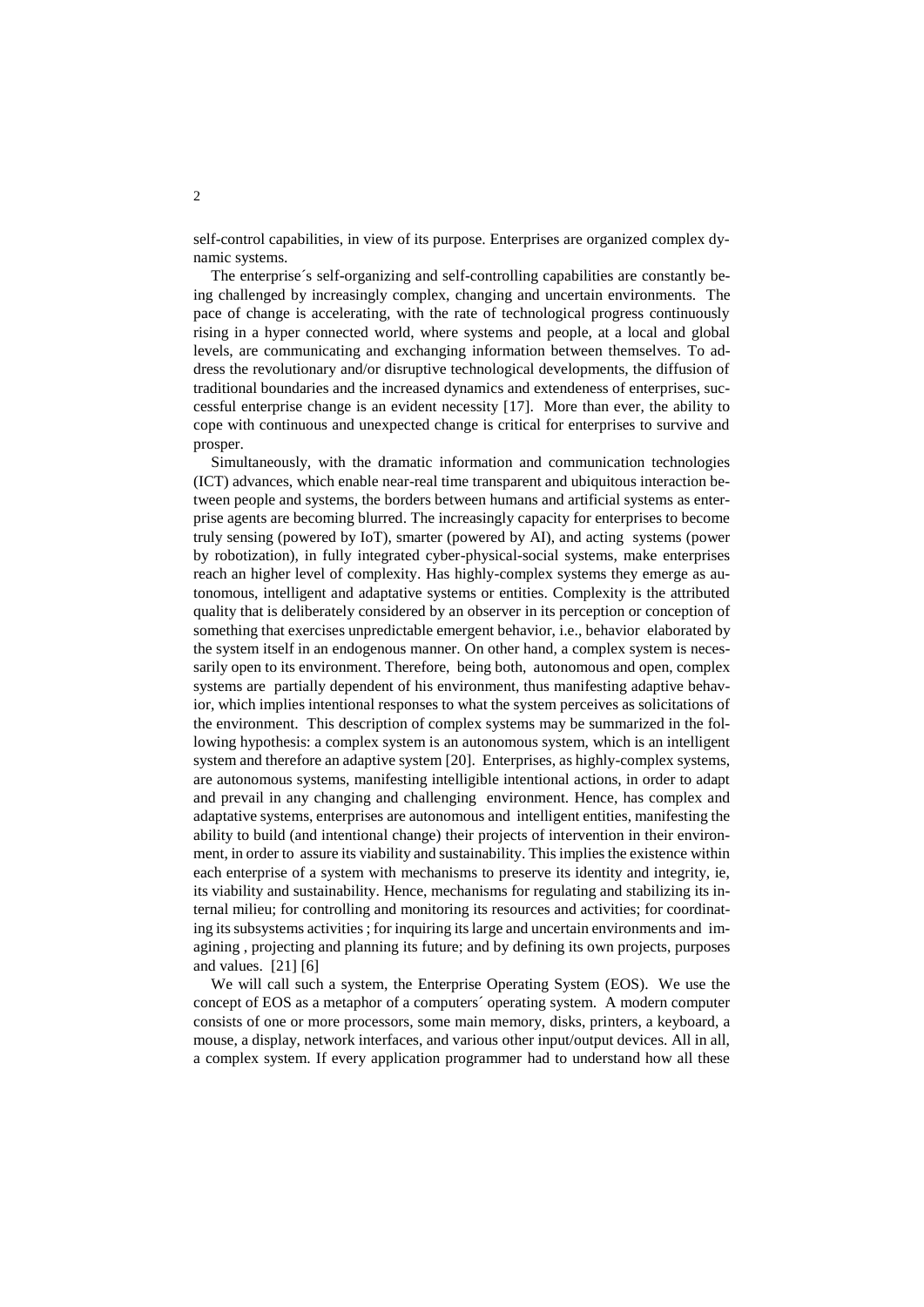things work in detail, the code of increasingly powerful applications would be impossible to be ever written. Furthermore, managing all these components and using them optimally is an exceedingly challenging job. This is why computers are equipped with a layer of software called the operating system, whose job is to provide user programs with a simpler, cleaner and integrated model of the computer and to handle managing all its resources/devices . Thus, operating systems perform two basically functions: 1) providing application programmers (and application programs, naturally) a clean abstract and integrated set of functional resources instead of the messy hardware ones ( the operating system as an extended machine, abstracting its complex structure as a single coherent and purposeful machine to its users); 2) managing these hardware resources (the operating system as a resource manager, managing all its internal devices or components). [28]

In the same way, any enterprise, as a socio technical system , which integrates a collection of independent and autonomous actors, should have its "operating system" for: 1) enables the enterprise to act as a single coherent and purposeful system, thus being viewed as a single and distinguished entity by its external users or systems, and connecting to them as a whole purposeful system; 2) managing, coordinating and integrating all its internal actors and/or "devices", in order to enable orchestrated, focused actions, to attain its shared goals and purposes, and preserve its integrity;

Computers, without their own essential operating systems, do not exist compromising its viability, i.e. they are "unable to maintain a separate existence", loosing entirely their identity and wholeness, being nothing more than a simple collection of devices, unable to respond as a single and coherent computing system. In the same sense, an enterprise, as an organizational entity, without its EOS, is no more than a ad-hoc collection of independent and uncoordinated active actors, unable to assure its collective integrity and identity and pursue a common purpose, hence ceasing to exist as a whole system.

Most of the enterprises are not aware of its essential EOS, being therefore unable to assess if all its components are in place and running correctly, if its EOS is assuring that the enterprise is following a viable and sustainable trajectory.

We want to develop a model and a methodology to design and/or diagnosis and improve the EOS of any organization. We assume the hypothesis that the EOS emerges, and materializes exactly when the enterprise becomes "alive" as an autonomous and intelligent entity. Hence, our assumption is that all organizations, being complex socialtechnical systems, evolve to higher complexity levels, whereby at some point "organizational autonomous life" emerges as a reification, at a macro systemic level, of the social-technical network of the autonomous agents that form the nodes of the enterprise network. ]This reification is precisely realized by the emergence of the EOS, which turns the enterprise into a kind of autopoietic system [23] [32], enabling its logical closure, characterized by its self-reference and identity assertion mechanisms. The enterprise becomes then an autonomous and intelligent entity, manifesting intelligible or understandable behavior.

The EOS exists, in some form, in any "live" and viable enterprise. But, as mentioned above, the problem is that majority of enterprises are not aware of it, thus being not capable to distinguish its essential EOS, and/or diagnose its state of incompleteness,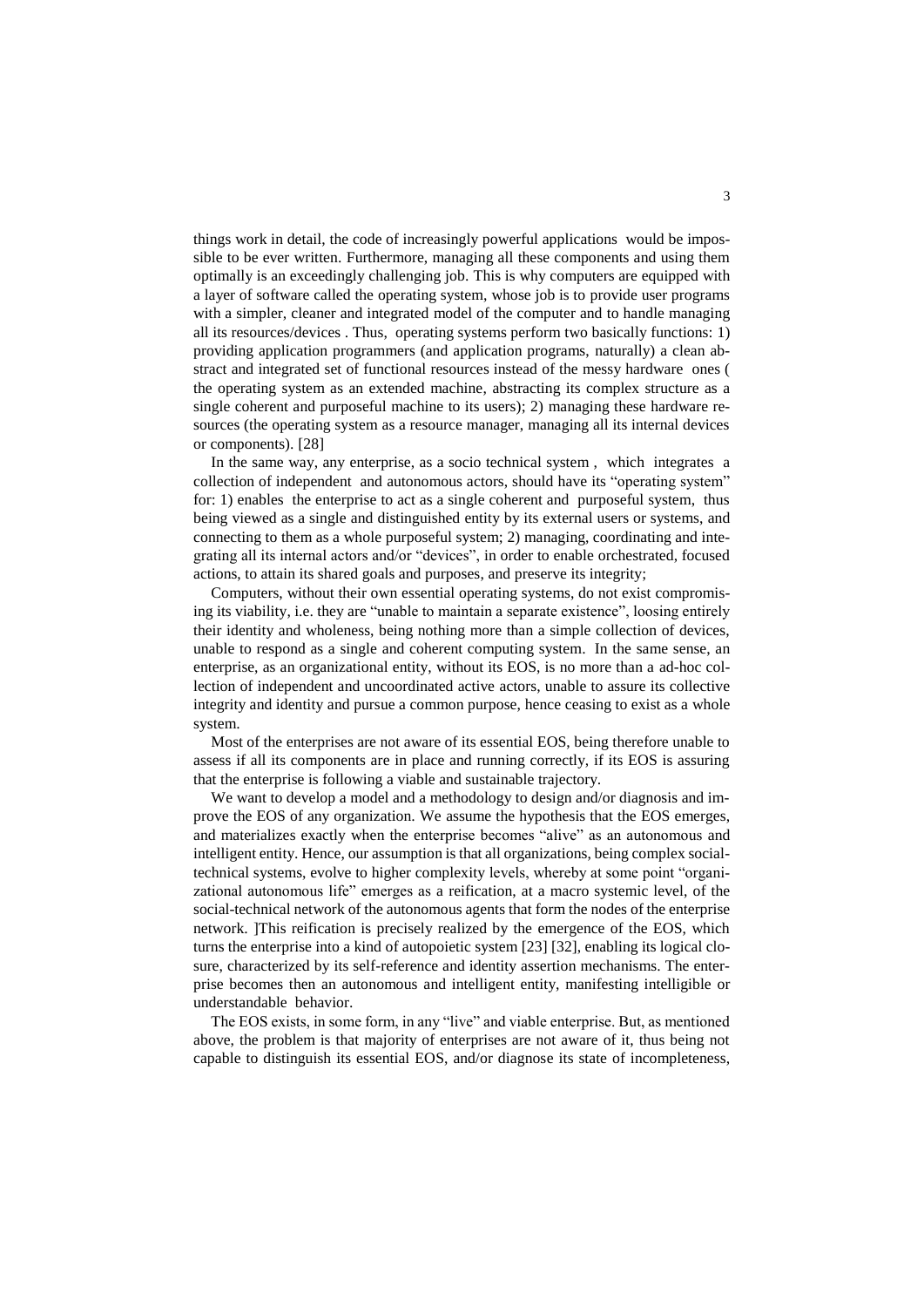malfunctioning, or ineffectiveness. Being unaware of its EOS, enterprises put at risk their own existence.

Thus, to be aware if an enterprise has its EOS fully operational, we must answer our main research question: what are the necessary and sufficient topological and functional conditions of an EOS, in order to an enterprise becomes "alive" as an autonomous and intelligent entity, continuously adapting and assuring its viability and sustainability, in an ever changing environment? By autonomous, is meant to refer having a reasonable degree of freedom, as an embedded system, i.e., to act on its own initiative, having agency and purposeful intervention capacity, within and over its environment. By intelligent, is meant to refer having awareness of itself and of its environment, knowing who they are, how they do things, what they (and others) are doing things, and what should be done, at any particular moment. By viability is meant to refer being able to maintain a separate existence, and by sustainability is meant to refer producing a net contribution to the viability of the larger wholes into which they are embedded.

We assume that all enterprises, while being viable and sustainable systems, have their own idiosyncratic and embedded EOS, in some form. We assume too that there is an invariant universal EOS model (UEOS model), isomorphic to any enterprise specific EOS model, and with the necessary and sufficient components, relations and processes, of a well-functioning and fully operational EOS.

Using design science research approach [15], the goal of our research is to design and produce a model of the UEOS, and a methodology to use such UEOS model, for designing, diagnosing and improving any specific enterprise EOS.

Thus, another way to state our previous research questions is dividing it in two:1) what are the necessary and sufficient ontological and functional characterization of an universal enterprise operating system (UEOS) model, to enable its self-governing capabilities, in order to assure its permanent viability and sustainability, in an ever changing and uncertain environment?; 2) Which methodology, allows us to successful apply the UEOS model to any particular enterprise context, in order to design, diagnose and improve its specific EOS, by assuring that its particular EOS includes all of the UEOS´s required mechanisms and properties*?*

# **2 Methodology Approach**

Our goal is to design and produce a model of the UEOS, and a methodology to use that UEOS model, for designing, diagnosing and improving a particular enterprise EOS. To produce and evaluate such artifacts we will apply the usual adopted methodology of the Enterprise Engineering and Information Systems research community: a design science research approach [18]

#### **2.1 Design as a Search Process**

We will follow the Design Science Iteration Research Process, as proposed in Figure1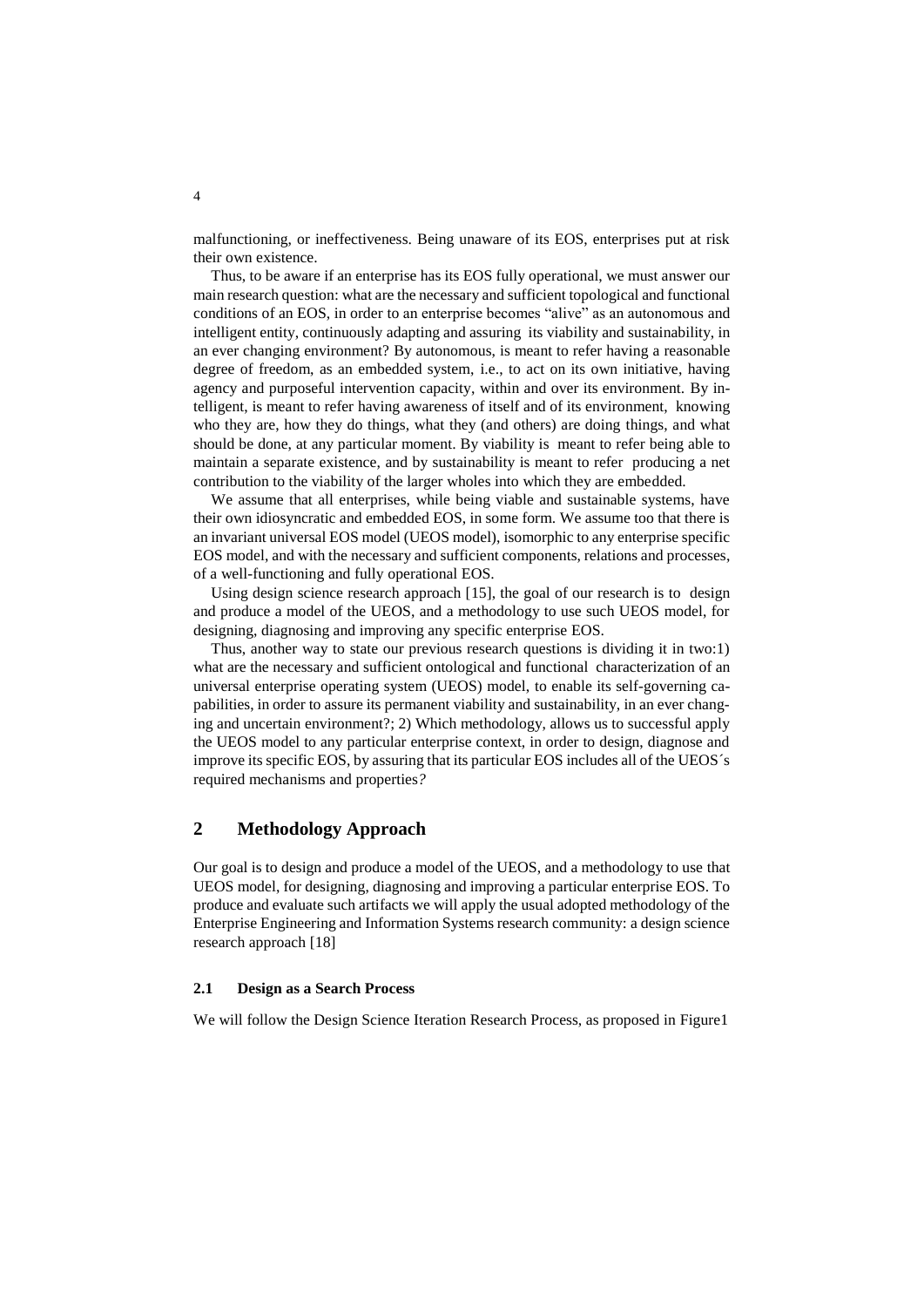

**Fig. 1 – Design Research Process**

This is an iteration process where we begin by: 1) identifying the problem and its relevance; 2) defining the objectives of a solution (specifying its requirements); 3) do the design and development of the artifact based on solid relevant knowledge (design and development phase); 4) demonstrate by using the produced artifacts to solve a problem in a suitable context (demonstrate the artifact utility); 5) and evaluate the effectiveness and efficiency of the usage of the artifacts (evaluate artifact in respect to the identified requirements) ; 5) iterating back to design whenever is necessary. Along all this process we will communicate intermediary and final results, through scholarly and professional publications.

To conceive, demonstrate and evaluate our artifact (the UEOS model and its application methodology), we will use Le Moigne´s [21] general system framework and holistic view, which states that any object should be defined in respect to its three poles or dimensional views: functional or physiologic (what the object does), ontological or analytical (what the object is), and genetic or morphogenetic (what the object was and will become). These three views, should be integrated in order to systemically define any general active object, by defining its functionalities, its structure and evolution, in its environment, and in respect to its purposes. Accordingly to the objective of an observer, we can find three different modes to capture an active object: conception mode, systemic analytic mode and simulation mode. Depending on the chosen mode, the sequence to address the different dimensions of the observed object changed, as depicted in figure 2.

|            | <b>Purposes</b> | Environment | Functionali-       | Structure | Evolu-      |
|------------|-----------------|-------------|--------------------|-----------|-------------|
|            |                 |             | ties               |           | tion        |
| Concep-    |                 |             | ومطاعدته والمستحدث |           | ----------- |
| tion       |                 |             |                    |           |             |
|            |                 |             |                    |           |             |
| Analytical |                 |             |                    |           |             |
|            |                 |             |                    |           | .           |
| Simulation |                 |             |                    |           |             |

**Fig. 2 – The three modes to capture a system: conception mode, analytic mode and simulation mode (adapted from Le Moigne [21])**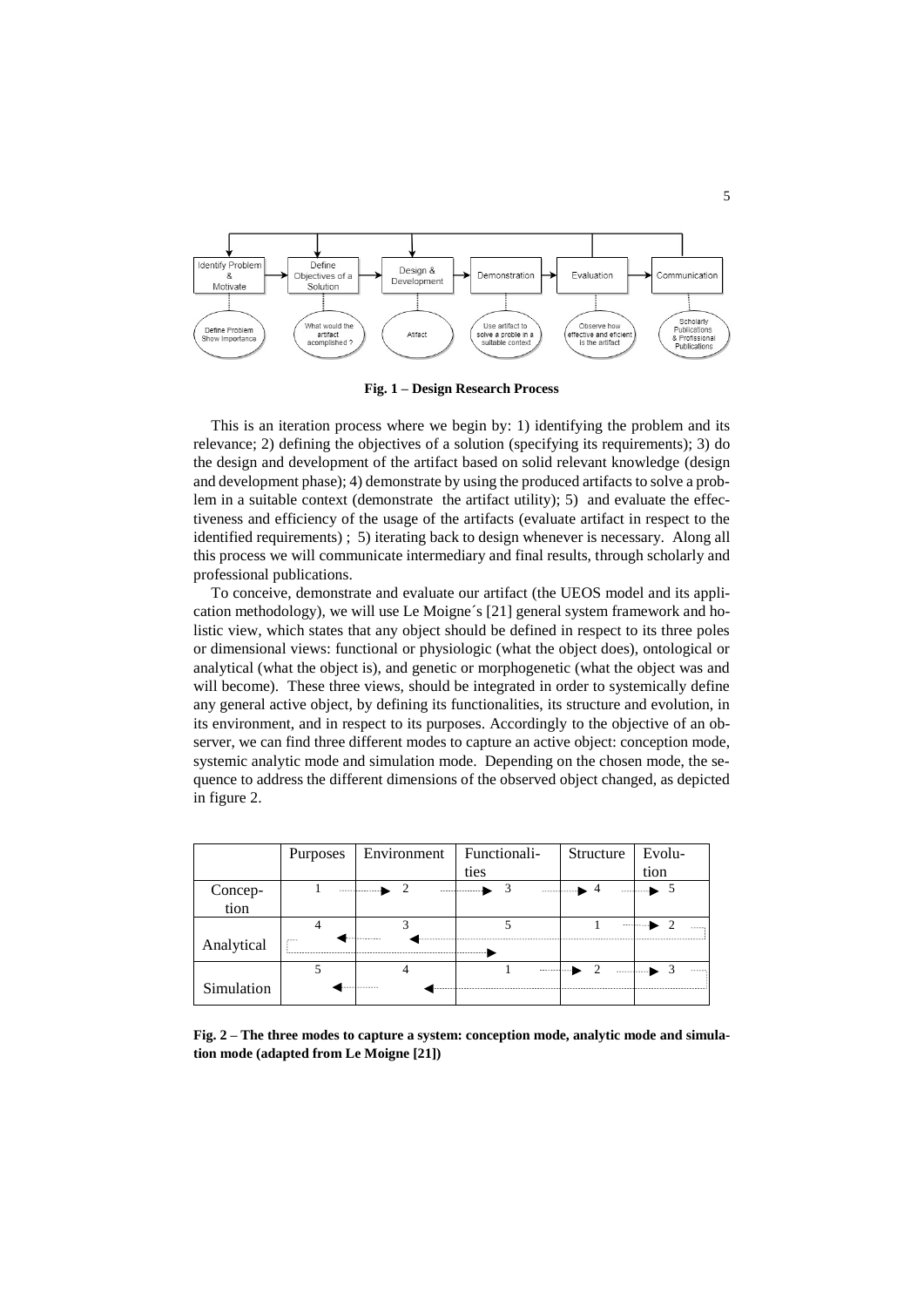For demonstration we will use an observational method, proposing to do a case study to demonstrate the validity of our produced artifacts, by studying in depth its application in a real business environment; For further evaluation we will use descriptive methods, using informed argument based on existing solid knowledge, and constructing/simulating some scenarios to demonstrate and evaluate its utility in different contexts.

# **3 Related Work**

The concept of EOS it is not new in literature, but the notion of EOS is typically related to software implementation [16] and a new generation of Enterprise Information Systems, that try to shift to a new paradigm of information systems development, characterized by continuous change, and by addressing some relevant issues of complexity, adaptability and evolution of new fully digital enterprises models [45]. Our approach has a more holistic view, considering not only the informational/technological but also the social character of enterprises, thus considering its decision, physical/operative and informational socio-technical subsystems, in an integrative way. Our EOS concept, having a broader scope, represents the essential enterprise governing and self-organizing system, responsible for its preservation, i.e. its viability and sustainability. In order to accomplish this, an EOS has to address and integrate the three dimensional views of any complex system or active object (functional/physiological, ontological/analytical and evolutional/morphogenetic) [21] .This broader EOS concept rises the need for research in fields leading with organized complex phenomena, in a more holistic and abstract way. Thus, we end up reviewing and identifying some related work in the research field of General System Theory, as the concept of systems is central to any discussion of enterprises, and in other systemic and holistic based approaches like Organizational Cybernetics, Enterprise Engineering and Complex Systems Theories. In the rest of this section we will review Beer´s Viable System Model (VSM), Le Moigne´s Nine Levels Model (NLM), some Enterprise Engineering relevant concepts and finally some complementary and important issues addressed by other Complexity Theories

#### **3.1 Cybernetics and Beer´s Viable System Model**

The concept of cybernetics as Norbert Wiener (known as the father of cybernetics) defined in his seminal book title, is "the study of control and communication in the animal and the machine". Cybernetics have then an emphasis on coordination, regulation, control and communication, not only in engineered artificial systems, but also in natural systems such as organisms and societies, which set their own goals and have self-controlling mechanisms, rather being controlled by an external entities or their own creators [2]. Organizational cybernetics conceives management in terms of coping with the organized complexity character of enterprises, trying to answer the question, how an organization could be organized to enable its self-control, self-organizing and self-finalizing capabilities in order to persist in an ever changing environment. Stafford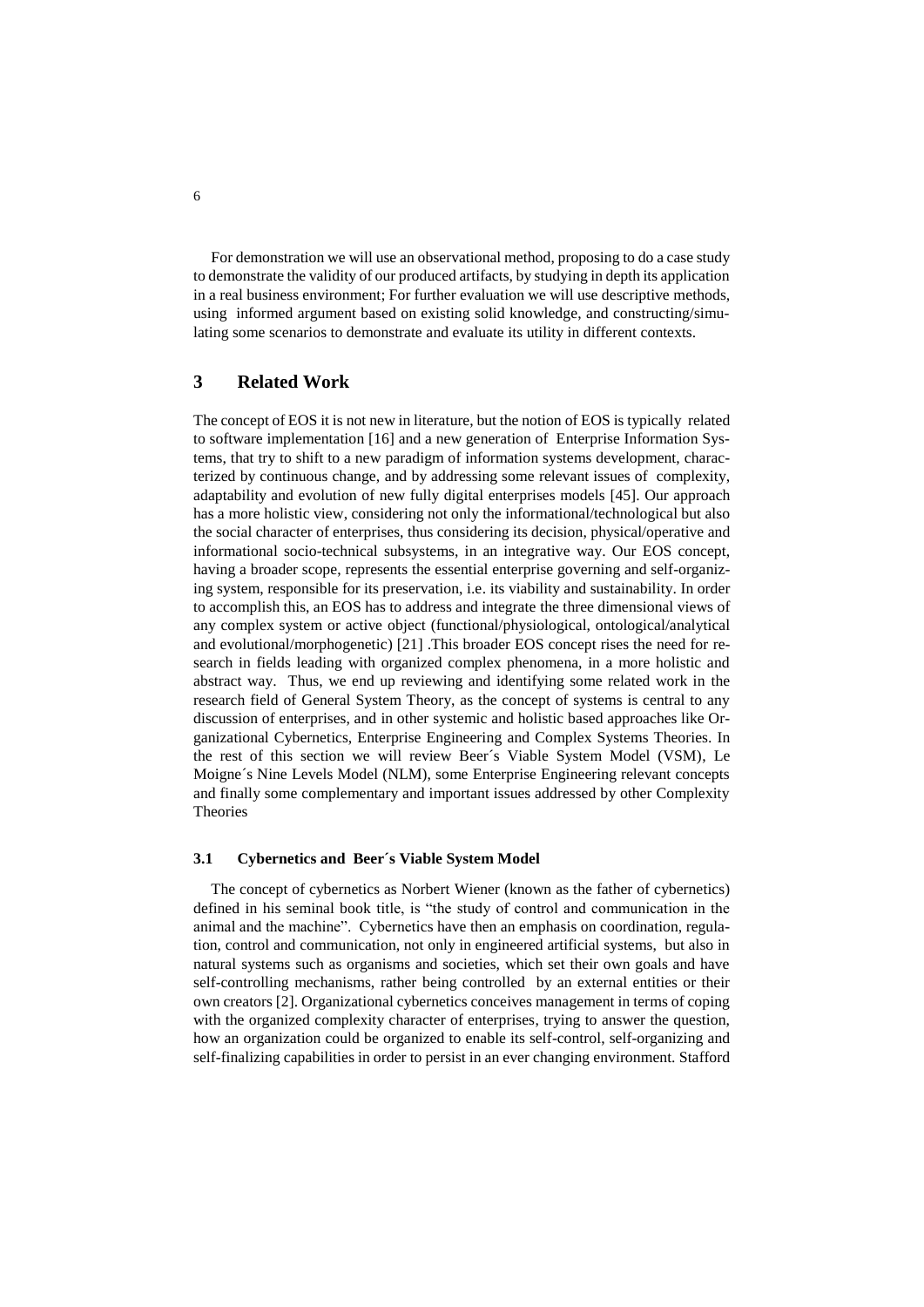Beer, developed a model for that purpose. From a first neurocybernetic approach, Beer define the organizational prerequisites for the viability of systems [5], and developed and operationalized a model, the Viable System Model (VSM) [5],[6],[7]. In the VSM, a set of functional subsystems is distinguished, which provide the `necessary and sufficient conditions' for the viability of any social-technical system or organization, i.e. for being able to maintain a separate existence in a particular sort of environment.

We can consider the following principles, when using a VSM approach to distinguished and model an enterprise as a viable system:

- 1. Principle of recursiveness we should depict an organization as a viable system, that contains a set of viable systems, and that is contained within a set of viable systems;
- 2. An enterprise is viable if and only if exists a set of functional subsystems with a specific set of interrelationships, which provide the `necessary and sufficient conditions for the viability of any social-technical system as depicted in Figure 3;
- 3. Any incompleteness, malfunctioning, or ineffectiveness in this necessary and sufficient management functional system, weakens or threatens the viability of the organization.
- 4. The viability, cohesion and self-organization of an enterprise depend upon these functions being recursively working at all its levels. A recursive structure comprises autonomous wholes within autonomous units. A viable organization is made up of viable wholes and it is itself embedded in more comprehensive viable wholes.



**Fig. 3 – The Viable system Model**

The needed "necessary and sufficient" functional subsystems and interrelation between then, as depicted in Figure 3, are the following:

-S1 (System One) – Operations: it is a logical necessity to identify: a) the operational elements of the viable system (that are themselves viable systems), distinguishing one or more operational units (S1-Operations) that develops the operational/productive activities of the the system; b) a meta-systemic controller (the Management metasystem), which governs the actions of every operational units; c) the viable system environment.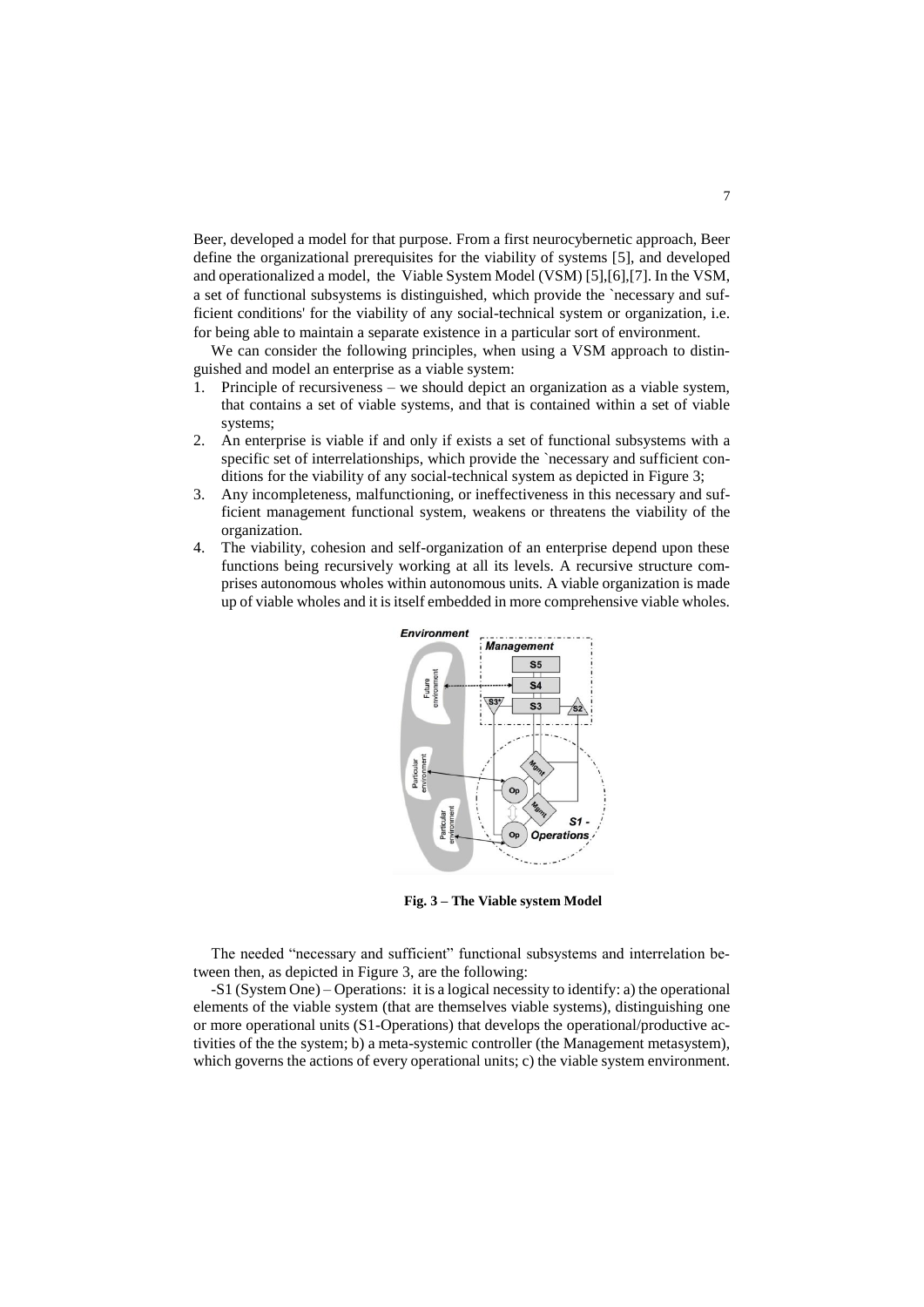But operational units being viable systems themselves, they are characterized too by a particular environment, an operation unit and a management unit.

-S2 (System Two) – Regulation: As a consequence of the existence of more than one (autonomous) operational unit, there is a logical necessity for the existence of a coordinator subsystem for meta-systemic activities / interactions, responsible for damping inter-unit oscillations;

-S3 (System Three) – Control: to being aware of all that is going in on inside the enterprise, now, it is needed a control system with a synoptic systemic viewpoint from which surveys the total activity of the operational units of the enterprise. There is then a logical necessity for the existence of a control management system, which allows to govern, in an integral way, all of the operational and meta-systemic activiies which constitute the "here and now of the organization. This control system is realized by the subsystem S3 (the command system, which ensure the coherence of system-1), and S3\* (the audit/inquiry system, that has directly and unfettered access to the operations of system-1):

-S4 (System 4) - Intelligence: the systems S1+S2+S3 enables the viable system capability to handle with its own internal regulation, conducing to stabilization of its inside and now. However, this is not enough. In order to a viable system be able to thrive within its ever changing environment, assuring its adaptability to its larger environment and unknown future, a new system is logically needed, the system 4 (S4). S4 is the system that allows to deal with the "outside and then" of the enterprise, is the intelligent subsystem able to design ways of foreseeing, anticipating and exploring the unknown future environment;

-S5 (system 5) – policy: Finally, there is a need of a system 5, a self-finalizing system, to supply logical closure to the viable system, and monitor the S3-S4 homeostat, i.e., monitor the balance it must possess as a whole, when confronting the interests of "here and now" (carried out by S3), and the interests of "outside and then", i.e. its future designs (carried out by S4). Logical closure is "what makes the system complete, selfsufficient, and turns the system back into itself, to satisfy the criteria of viability at its own level of recursion. Closure means self-reference: the assertion of its identity" [6][7]

VSM theory also considers a set of rules for the viable system [6], including a law of cohesion, the recursivity theorem, and a set of organizational principles and axioms. Those principles and axioms are related to the required variety and information capacity, in (and between) its components and communication channels, in respect to the law of requisite variety [2], and a continuously need for the system to settle down in homeostatic equilibriums. Hence, these set of rules should be respected in order to a system be viable. Considering the central role of our EOS concept to assure its viability, we raise the hypothesis that the UEOS should also respect this set of rules for the viable system.

Although Beers´s organizational cybernetics and its VSM contributes with very interesting concepts to cope with systems viability, it is a black-box approach, lacking of a constructional/ ontological perspective , which is essential to cope with effective enterprise design and purposeful transformation/ evolution.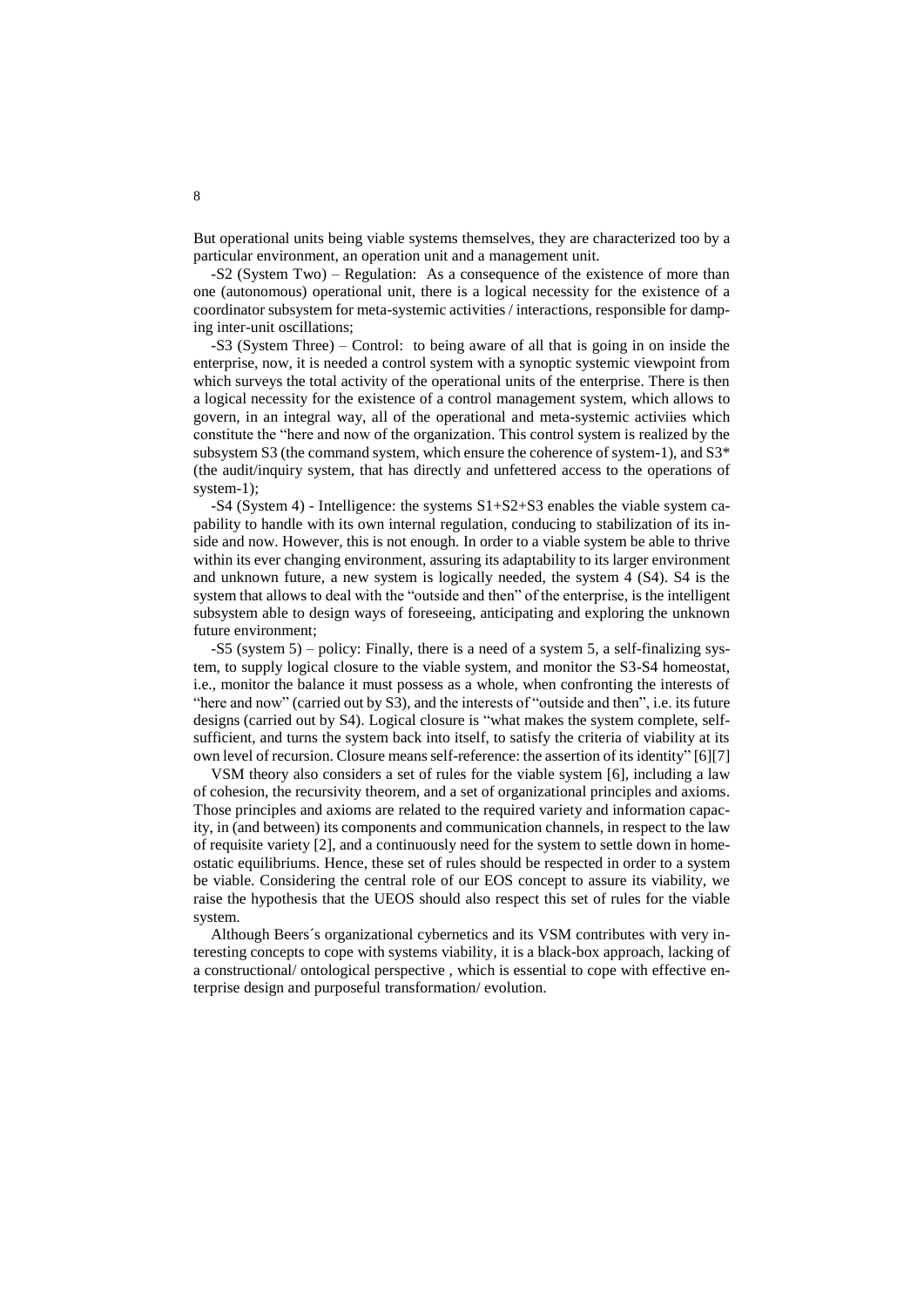#### **3.2 Le Moigne´s General System Theory and the Nine Level Model**

General Systems Theory appears with Von Bertalanffy´s seminal work [7], where he claim the need for a general theory of complex systems, under the guidance of open system concept.

Le Moigne's [21] defines a general system as something (presumably identifiable), which in an environment, towards some purpose, does something on something, transforming it over time. In other words is a structure that is functioning and transforming the world toward a purpose in a given environment.

Therefore, a perceived phenomenon must be defined due to three poles or perspectives. First, the functional perspective, the action of a system in its environment. Secondly, the ontological perspective, the static representation of object and its composition. Thirdly, the evolutionary or historical perspective, the phenomenon's transformations in time toward some goals (also named the morphogenetic or genetic/teleological perspective). [21]

Concerning the system functional perspective, Le Moigne developed the Nine Levels Model (NLM), a more elaborated version of the denominated Decision-Information-Operation-System Model (DIOS model). The functional DIOS model, is comprised of: the Decision System (DS), the Information-Memorization System (IS) and the Operation System (OS). In this case, the DS makes decisions for the whole system, the IS memorizes information and acts as a coupling or communication between the DS and the OS, while the OS does the work in the system.



**Fig. 4 – DIOS Model (adapted from [21])**

In its more elaborate version of the DIOS model, the NLM, Le Moigne expresses all nine levels of Boulding's proposition [8], where an observer should distinguish the following:

- 1. a system or object in a certain environment ;
- 2. the object as an active entity, identifying what the system does. At this level we have the emergence of activity;
- 3. the object as an active regulated object. The object manifests some regularities in its activity, hence its regulation mechanism, which governs the operational system activities, is identified. This level manifest the emergence of operational level selfregulation trough feedback processors and circuits;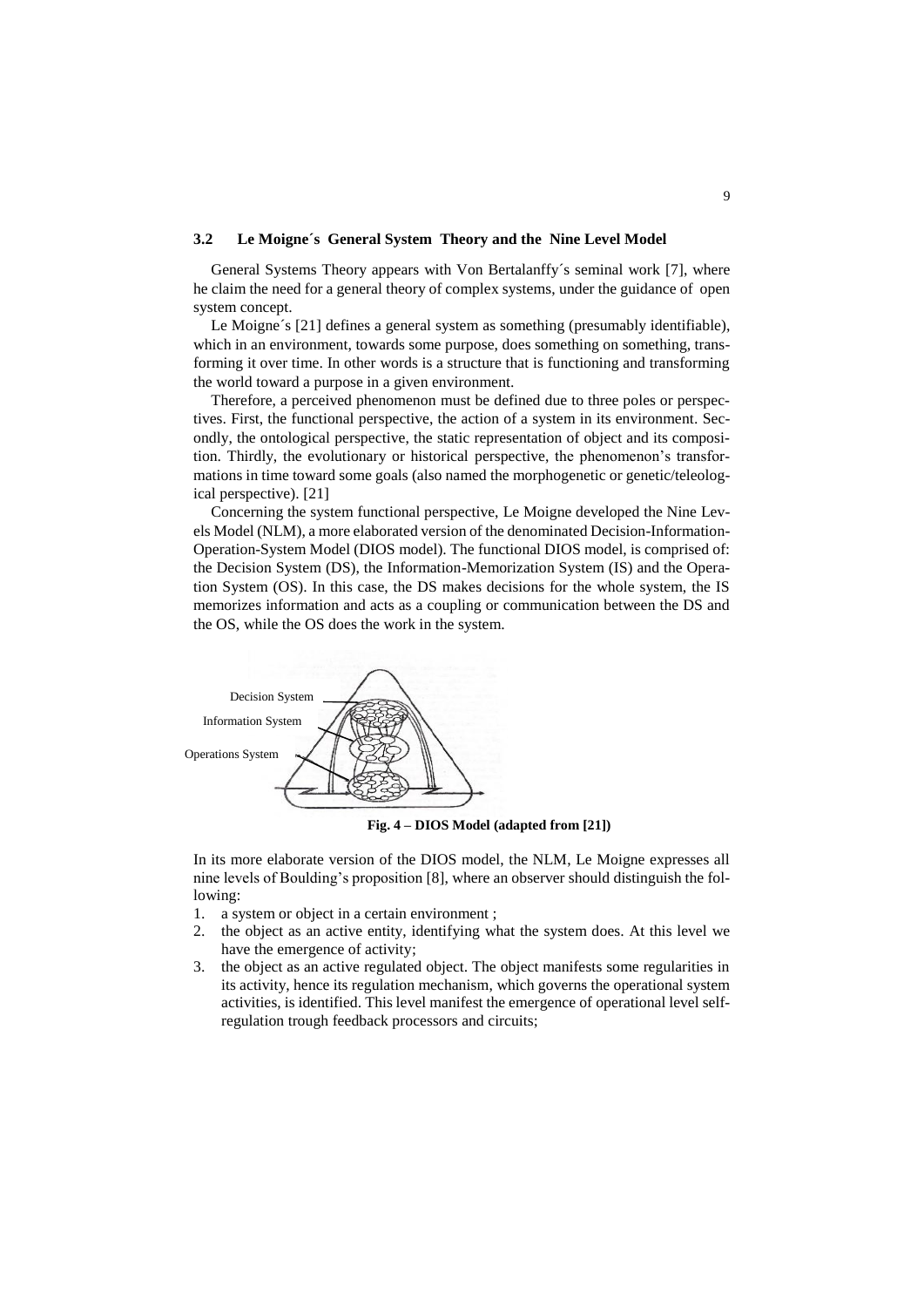- 4. the information flows for the regulation. This level manifest the emergence of information in the object representation, representing the object as an active, regulated and informed object;
- 5. an information-memorizing system, which memorizes information and mediates the communication (acting as a coupling), between the higher levels ( the DS) , and the lower levels (the OS), as depicted in figure 4;
- 6. a decision system for its behavior control. At his level we have emergence of decision capabilities. A teleological hypothesis about the decision processors internal logic, should be made: its behavior is not random but goal seeking. The object decide its activity. The decision / selection is made in relation to purpose / goal seeking states. The inputs of this decision/control system are representation and decision information , while the outputs are decision information;
- 7. a coordination system, which coordinates its decisions to act. At this level, emerges the self-coordination capabilities of the object, trough the establishment of allowed connection and interaction choreography between its parts;
- 8. a imagination system, which imagines and conceives new possible decisions or forms of action. At this level, the object intelligence and its self-organizing capabilities emerges;
- 9. a self-finalizing system which gives closure to the system. At this level the active system is capable not only to seek goals, but as the ability to set their own purposes and projects, and assert its identity. The system is characterized by being the interface between a finalizing or purposeful internal will, and the environment [32]. At this level emerges the object consciousness. And, since "consciousness is intentionality, therefore fatally free" (Jean Paul Sartre), eventually, in this level, emerges what we call the object free will;



**Fig. 5 - NLM (adapted from [21] )**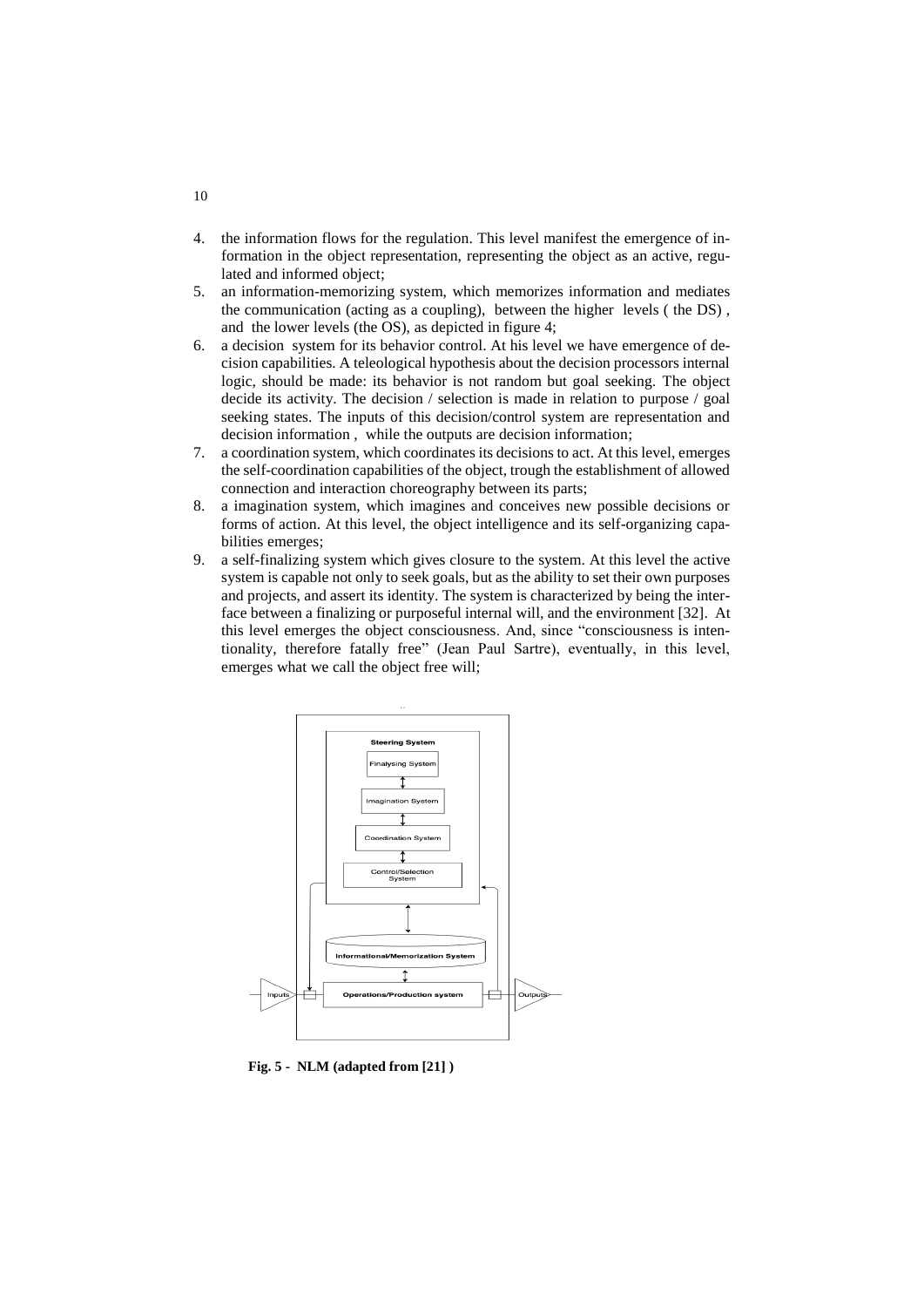As previously stated, Le Moigne´s NLM is a system functional perspective, hence a black-box approach. To completely describe any active object or system, and effectively deal with its purposeful design and transformation, we also need a white-box approach, or ontological perspective. We can find interesting concepts and constructs, in Le Moigne´s general system theory body of knowledge [14][21] [22] , to deal with systems ontological and evolutionary perspectives. However since this constructs are supposed to be applied to any kind of system they are very abstract. Therefore, to address the also needed ontological /constructional perspective for the development of our UEOS concept, we decided to explore Enterprise Engineering body of knowledge (with more precise and adequate constructs to capture social-technical realities).

#### **3.3 Enterprise Engineering**

Enterprise engineering (EE) is a new holistic approach to address enterprise changes, of all sizes and in all kinds of enterprises. Because of its holistic, systemic, approach, it resembles systems engineering. But it differs from it in an important aspect: enterprise engineering aims to do for enterprises (which are basically conceived as social systems) what systems engineering aims to do for technical systems [10]

To model an active object or system (as enterprises), we need always to address two phenomena: one cinematic, i.e, modeling the form and related processes,, thus the different states of a stabilized object form; other dynamic , i.e, modeling the temporal evolution between the different forms of the object [21]. EE have been developing very helpful constructs to capture enterprises systems ontological and functional dimensional views (the cinematic process of enterprises), although usually as static time frames or instantaneous pictures. However, EE has not been successful to fully capture enterprises evolution and its self-transformation capabilities (its dynamic process), because there is a lack of EE constructs to deal with these phenomena. To capture the enterprise structural transformation process itself, and its historical dynamical view, we need to model enterprises as (self) observing systems and not merely as observed systems. We must not forget that organization´s agents are an integral part who are shaped and shape the organization themselves, and that change is a continuous process trough time which could not only rely on punctual intervention methods [22].

Moreover, the cinematic process of enterprises is neither fully captured. The predesigned or prescribed organization is well captured, but not the enacted organization (with the apparently lack of concepts and method in Enterprise Engineering, for a continuous and timely update of models of organizational reality).

However, we should note that we found in the EE literature some relevant efforts to deal with these lack of concepts. In [13] Guerreiro implements an ontological solution (founded in business transaction concept which is rigorously defined by DEMO - Ψtheory [11] ) for the control of the run-time business transactions, in order to guarantees that the prescribed business transactions are followed in the operation by performing a continuously cycle of observation, decision and action. Control action actuates with a change in the business transaction models prescription to avoid the recurrence of unintended operations or a a change in the control rules if the deviation from prescription is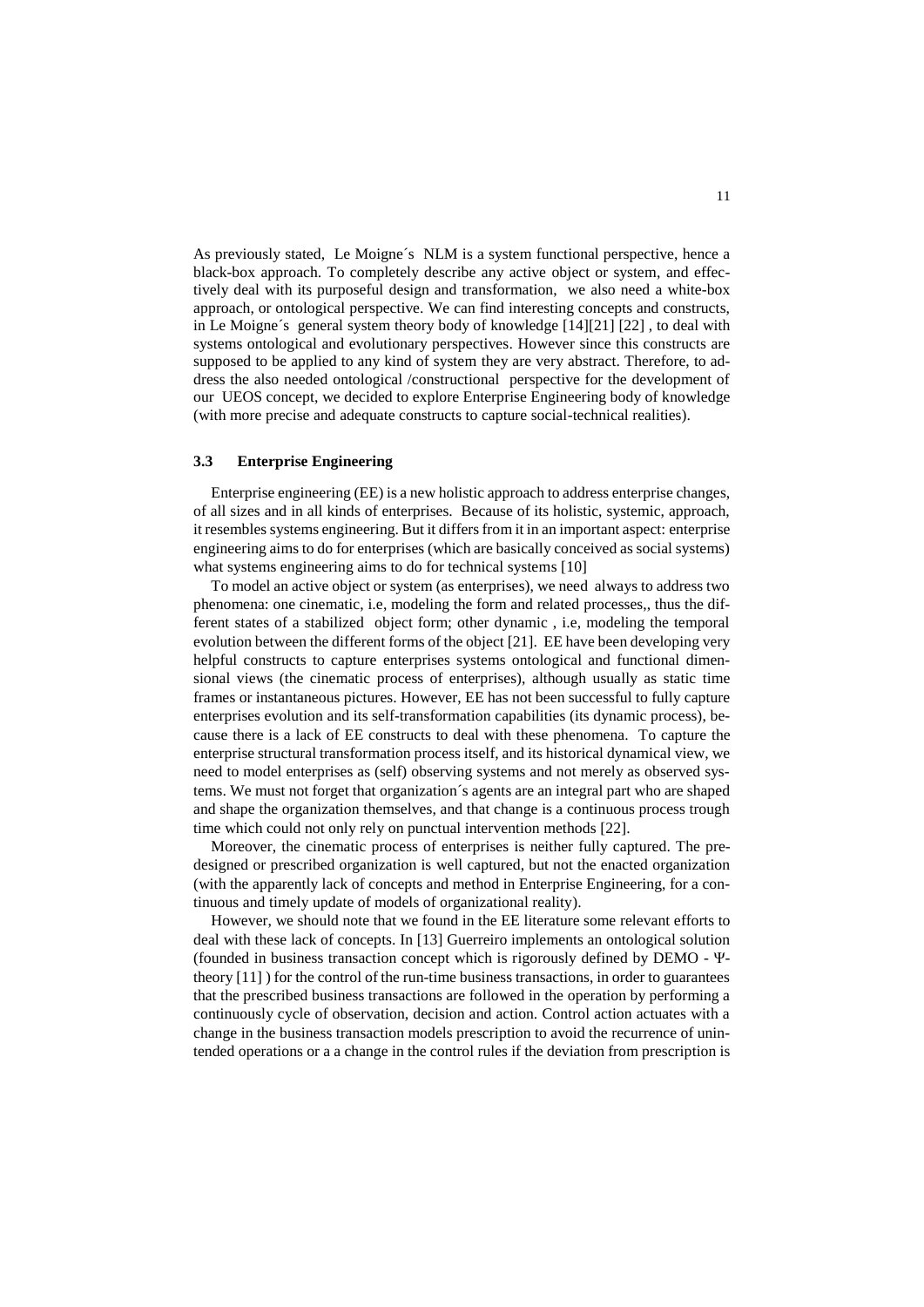recognized as being innovative. Another interesting contribution is GOD theory [3] . where the author propose a precise and integrate modeling of three aspects which he considered to be part of functional perspectives of enterprises: : 1) viability – characterized by specifications of vital norms of operations that ensure viability of the enterprise, dysfunctions and their causing exceptions; 2) change – characterized by specification of the organizational engineering process responsible for Generation, Operation and Discontinuation of organizational artifacts (OA), 3) architecture – characterized by specification of design rules that guide the referred engineering process, restricting the shape of their end results (OA). These modeling is accomplish by extending the DEMO-theory to specify the (re)Generation, Operationalization and Design of ontological artifacts, as a consequence of the handling of unknown exceptions causing dysfunctions that compromise the viability of an organization.

Although in [11] and [3], the authors made relevant contributions to cope with important aspects of enterprises change, and the alignment of the enacted enterprise with the prescribed enterprise, the proposed constructs cope only partial with the enterprises change phenomena. This constructs address the control, change and learning process caused by reaction to unexpected events , unknown environmental conditions and/or uncertain internal actors behavior. But they do not address the enterprise process of actively imagining the future and (self) transforming accordingly to it, or reflecting on its nature and purpose and changing accordingly its action upon on its environment, and/or the relation/ transactions with its higher order systems. Hence, we still need to go further and fill some gaps, like developing ontological constructs to capture the needed mechanisms and structure, to realize the VSMs system 4 and system 5 functionalities.

Other EE concept relevant to our research is the organizational self-awareness (OSA) concept [29][31]. OSA is also defined in [3] "as the continuous effort of minimizing the gap that exists between the understandings shared among all organizational members about the organization, the formal representations of those understandings, and the real and concrete organization", by integrating individual, partial and frequently incoherent views of the organization self into a unique and shared view. Moreover, the authors in [3] argues that "since organizational reality is constantly changing it is not only necessary to have a shared view of the organization as up-to-date and coherent as possible, but also a shared record of the history of changes of the organizational self".

Organizational self-awareness has an individual and an organizational dimension [31] : "the individual dimension refers to the capacity that individual members of the organization have of answering questions such as; who am I in this organization?, how are things done here? what is the organization -as a whole- doing now?; the organizational dimension refers to the combination of human or automated agents, resources and procedures that provides organizations with the necessary intelligence for dealing with questions such as; who are my members?, how do they do things?, what are they doing now?". An organization is self-aware when these two dimensions are aligned.

Applying the recursivity hypothesis (as in Viable System Model) we can postulate that: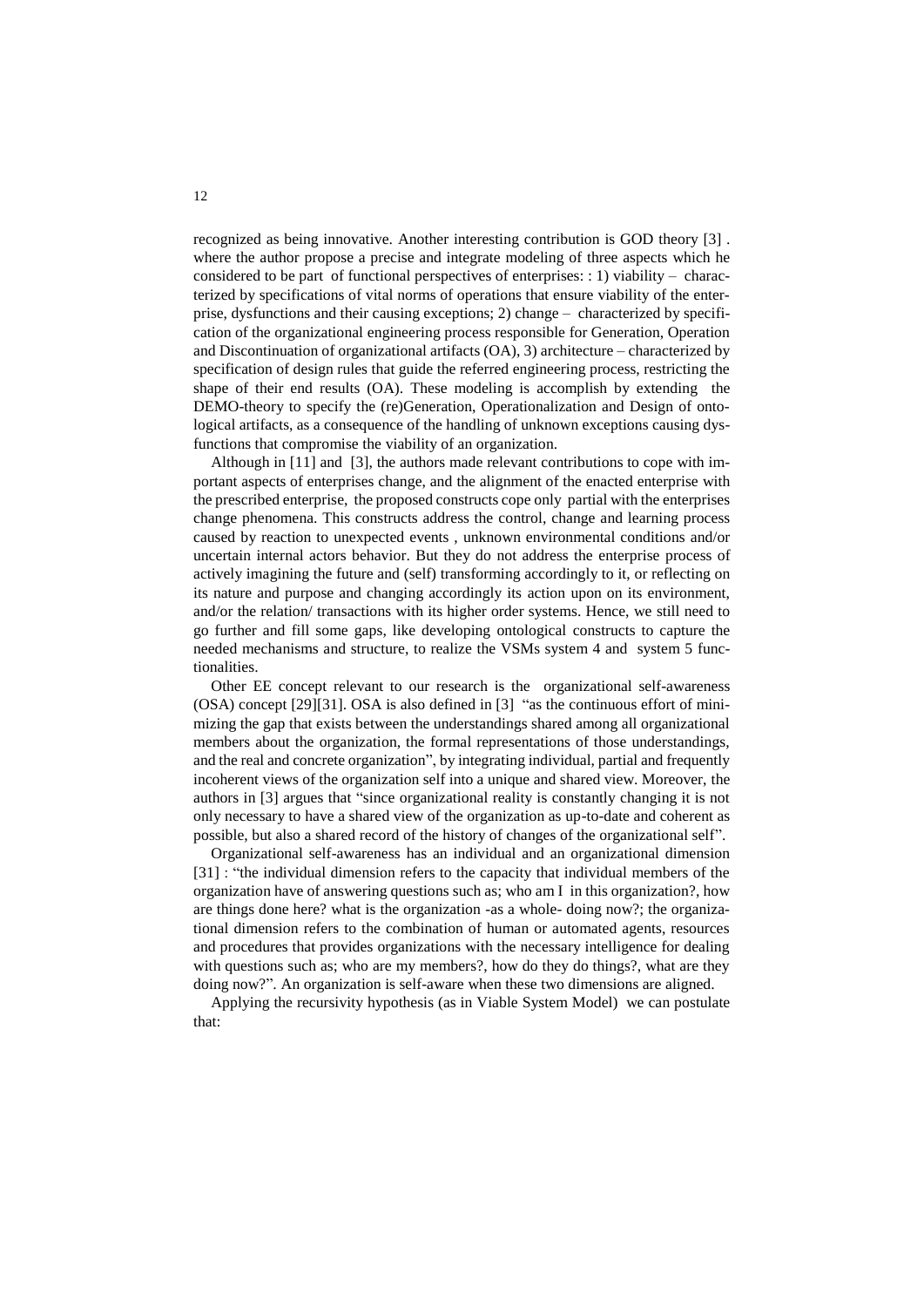- The enterprise, as a large distributed network of active agents that are continuously interacting and producing behavior, has an organizational dimension of self-awareness, in relation to their individual agent members (its network active nodes);

-The enterprise as an autonomous and active intelligent entity or (organizational) agent, has an individual dimension of self-awareness, in relation to its larger wholes or entities where the enterprise are embedded.

Thus, we have self-awareness when the organizational dimension of an enterprise (macro perspective) is aligned with the individual dimension of its lower recursion level agents (micro perspective). But beyond self-awareness, what about the self-alignment between the enterprise´s self-awareness individual dimension, in respect to its higher recursions levels entities, and its self -awareness organizational dimension, in respect to its lower recursive level agents network ? We believe that when this self-alignment happens, the enterprise´s self-consciousness emerges. Thus, consciousness emerges when different higher and lower recursion levels awareness are aligned and integrated in an whole entity. Note that there is not only a problem of integration within the self of an enterprise of the different vertical recursion levels, i.e. the alignment between its members views, the enterprise self, and one specific higher order system view (where the enterprise is embedded). There is too the problem of integration within the self of an enterprise of the different dimensions of recursions, i.e., between the different wholes and respective purposes where the enterprise is embedded (as the integration or coherence of different actor roles, within an actor self-identity).

The OSA concept developed within EE research field is quite relevant to our research, because is what supports the development of the higher concept of enterprise consciousness, which in turns enables its agency, autonomy and intelligible behavior. However coping with the enterprise consciousness concept requires developing tools to capture its logical closure, what makes the enterprise complete, self-sufficient, closing into itself, to satisfy the criteria of viability at its own level of recursion and asserts its identity.

We believe the EOS concept addressed by our research will contribute to better capture in an integrated way, some phenomena which are not well captured with existent EE tools, as the logical closure of enterprise systems and the emergence of its selfconsciousness, the enacted enterprise, and its dynamic or its self-transformation and evolutional process , for continuously assuring its viability and sustainability.

#### **3.4 Complexity Theories and Complex Adaptive Systems**

As a result of strong critiques to the traditional mechanistic paradigm of organizational theory, and with increasingly pace of change and uncertainty of enterprises environment demanding for more adaptive structures, applying complexity theories to studying enterprises as complex systems is becoming relevant. Complexity theories address the emergence of order in dynamic non-linear systems operating at the edge of chaos [1]. Order in such systems is seen as manifesting itself in a largely unpredictable fashion, in which patterns of behavior emerge in irregular but similar forms through a process of self-organization, which is governed by a small number of simple order-generating rules.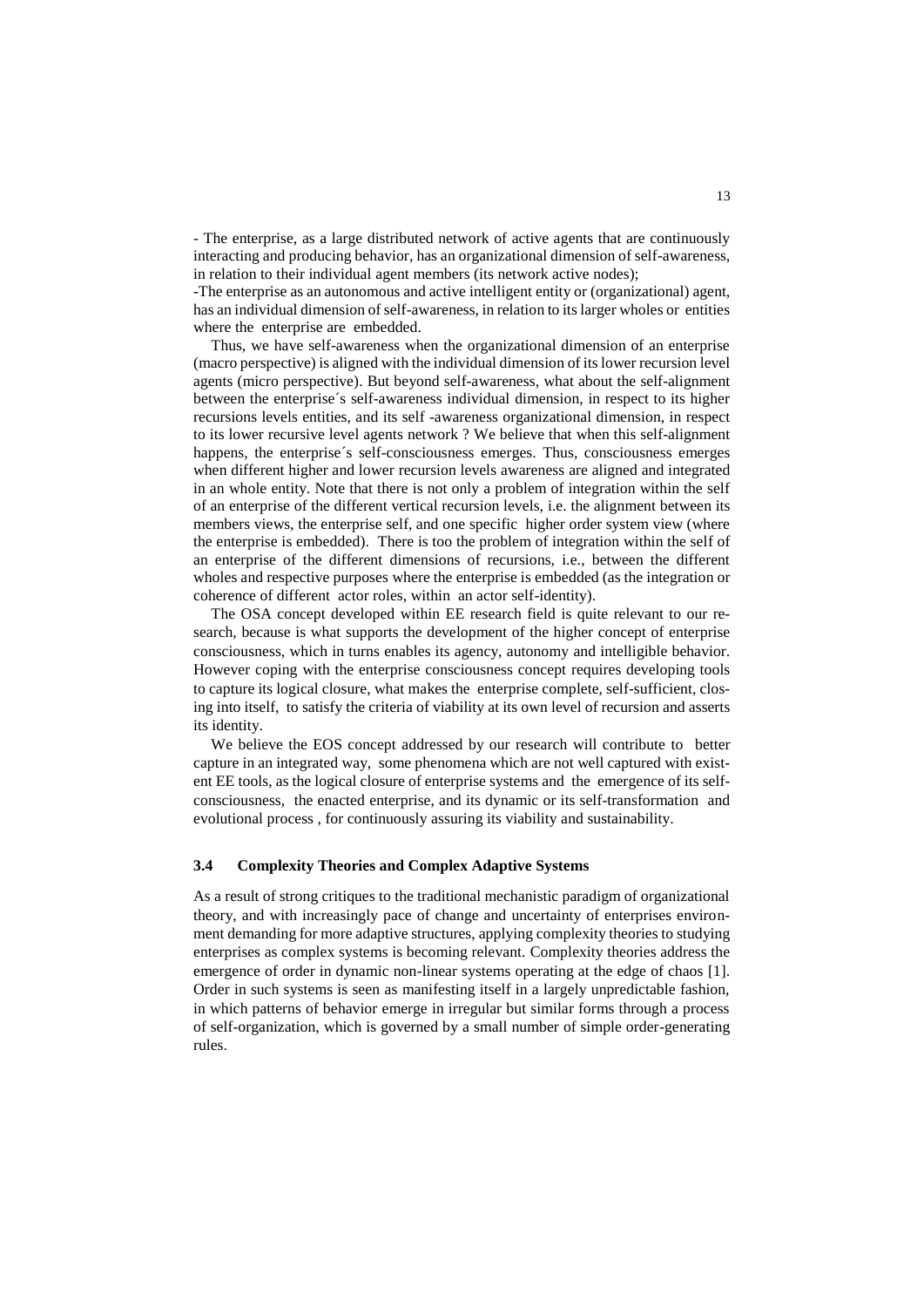Although relevant to our research, particularly to address the evolutionary or system dynamics perspective of enterprises, a more deeper presentation of complexity theories is out of the scope of this particular paper. In [1], [9],[26] could be found some interesting reviews from different perspectives, all addressing the relevant research fields and concepts in complexity studies, such as Dissipative Structures [25] , Chaos Theory [18] [19] and Complex Adaptative Systems[27]. We will just briefly address here one significantly relevant concept for our research, the concept of bounded instability or "edge of chaos". "Bounded instability", means systems are constantly poised at the edge between order and chaos, in the "edge of chaos". It is argued that the important capabilities of a system to adapt and evolve , in order to survive, are only fully operational when a complex system operates at the edge of chaos. If the system become too stable , with too much order, they became rigid and died. If they become too chaotic and unstable, they may get out of control and self destroy. What allows a system to remain at the edge of chaos, is the system´s order-generating-rules. Even in the most complex systems, the emergence of order manifests itself through the operation of a limited and simple order-generating rules, which permit limited chaos while providing relative order. The concept of order-generating rules explains how complex, non linear, self-organizing systems manage to maintain themselves at the edge of chaos, even under changing environmental conditions [26].

# **4 Current State of Research**

Current research is still in a very initial phase. We have been examining different theories in the research fields of enterprise engineering, organizational cybernetics, general systems theory, complexity theories and complex adaptive systems, as highlighted in section 3. This initial review led us to better define our research problem and its relevance (as highlighted in section 1), and to identify Le Moigne´s General System Theory and Beer´s VSM, as the most adequate and sound bodies of knowledge to contribute to a first functional approach for design the UEOS model. Although, inspired in different theories, (NLM based on the systems complexity levels theory [14], and VSM based on human neurophysiology system [4]), these two models have clearly similarities. In figure 4 we compare the NLM and VSM. NLM is a version of Le Moigne´s DIOS model (Decision-Information-Operation System). This could well compared with the VSM cybernetic typical model, i.e., the DOS model (Decision-Operation-System), which is comprised of two subsystems, the decision system (feedback and control system) and the operation system (feed forward system).

In figure 6, we can find the correspondence between NLM´s components and VSM´s components.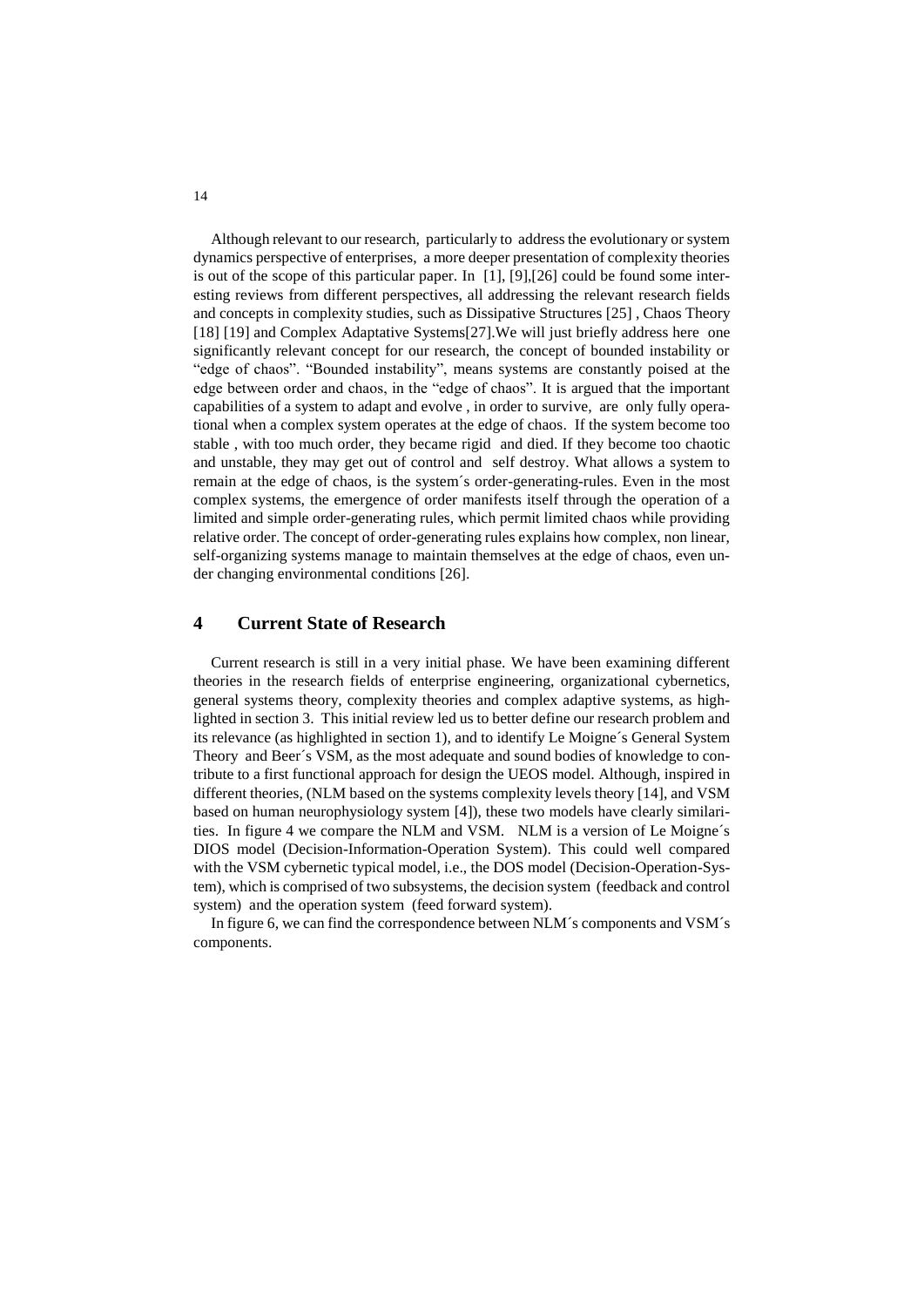

**Fig. 6 – Correspondence between the VSM (Cybernetic DOS model) and NLM Systemic Le Moigne´s DIOS model)** 

The most relevant difference when comparing NLM with VSM, is the explicit presence of the memorization and information levels at the NLM logical breaks. Accordingly to Le Moigne [21], the cybernetic model (the DOS) reduces complex systems to automats, due to the cybernetic command-control relation that imposes the will of the DS on the OS. In Le Moigne´s systemic conception such a relation between DS and OS is mediated and expressed in the memorization system, thus of a complex nature. Moreover, the cybernetic system lacks memory, reducing complexity to a simple thermostat, while the memory of the DIOS expresses the potentiality of a system to accounts for its history and evolution. We agree with the need to address and explicit a memory system, because of the extremely important role of information and memory in complex systems, as enterprises. Moreover to account for the historical and evolutionary perspective only an object with memory could intelligibly evolve, while being able to conserve its identity. Thus, we consider essential to integrate an explicit information and memory system, mediating and/or coupling the operation system and the decision system in our UEOS model (as in the NLM). In figure 7 we propose an integrated functional model for discussion, modeling an enterprise as an autonomous and intelligent entity, i.e. as an organizational intelligent entity (OIE), by integrating NLM and VSM components. As considered in VSM and NLM, we also assume the recursive hypothesis (every OIE is composed by OIEs and are embedded in other OIEs).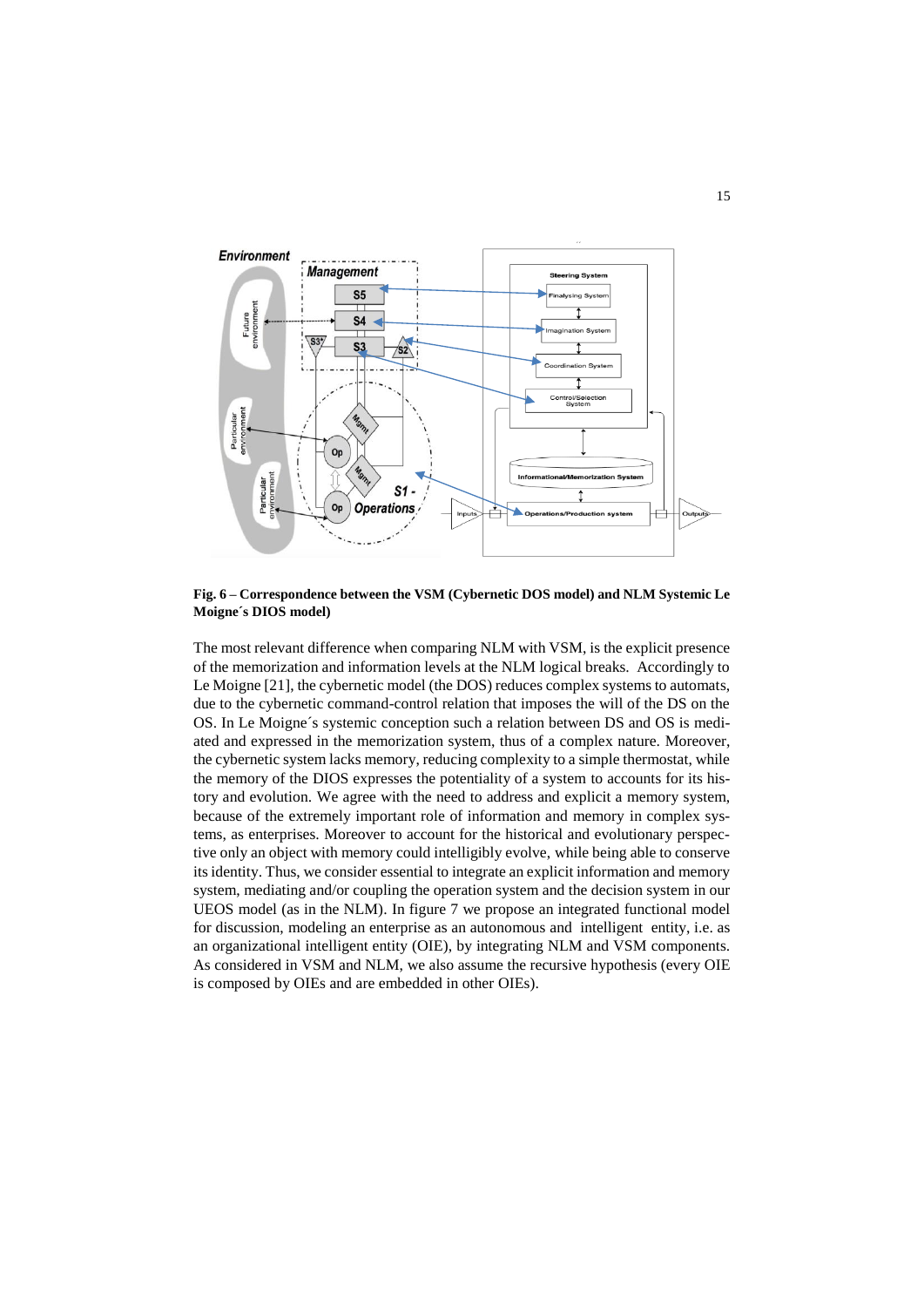

**Fig.7 – Proposed model of an enterprise as an organizational intelligent entity**

This model integrates the components with direct correspondence, as depicted in figure 7, namely: S5-Finalizing System, S4- Imagination system, S3- Control system, S2- Coordination System and S1- Operations system. We also consider the explicitation of the S3\*- auditing system of VSM. Considering the central role of memory in NLM, as a requirement for an intelligent complex entity, we considered a memory system mediating the DS (decision system) and OS (operating system).

From this proposed integrated model of an organizational intelligent entity (OIE), we propose as being part of (or controlled by) the UEOS, the following items:

- The  $SMS all Steering & Management (meta) System components$
- The MEMO the memorization/information system (including its connections to the SMS, to its lower order members´ memo systems, and to its higher order entities´ memo systems. In other words, the MEMO system of the system in focus (the enterprise) is a distributed system: by integrating its agents´ memo systems, and by being itself a component of the memory of its higher order systems (or wholes where the system is embedded).
- The connections/channels between the system environment and its Operational/Production system,
- The internal main meta-systemic communications channels, namely the control and command channel (CCC), the Coordination Channel (COC), and the auditing channel (AC)
- The higher-end mechanisms to balance the "inside and now" activity (S3) and the "outside and future" (S4) of the enterprise, monitored by its finalizing system (S5).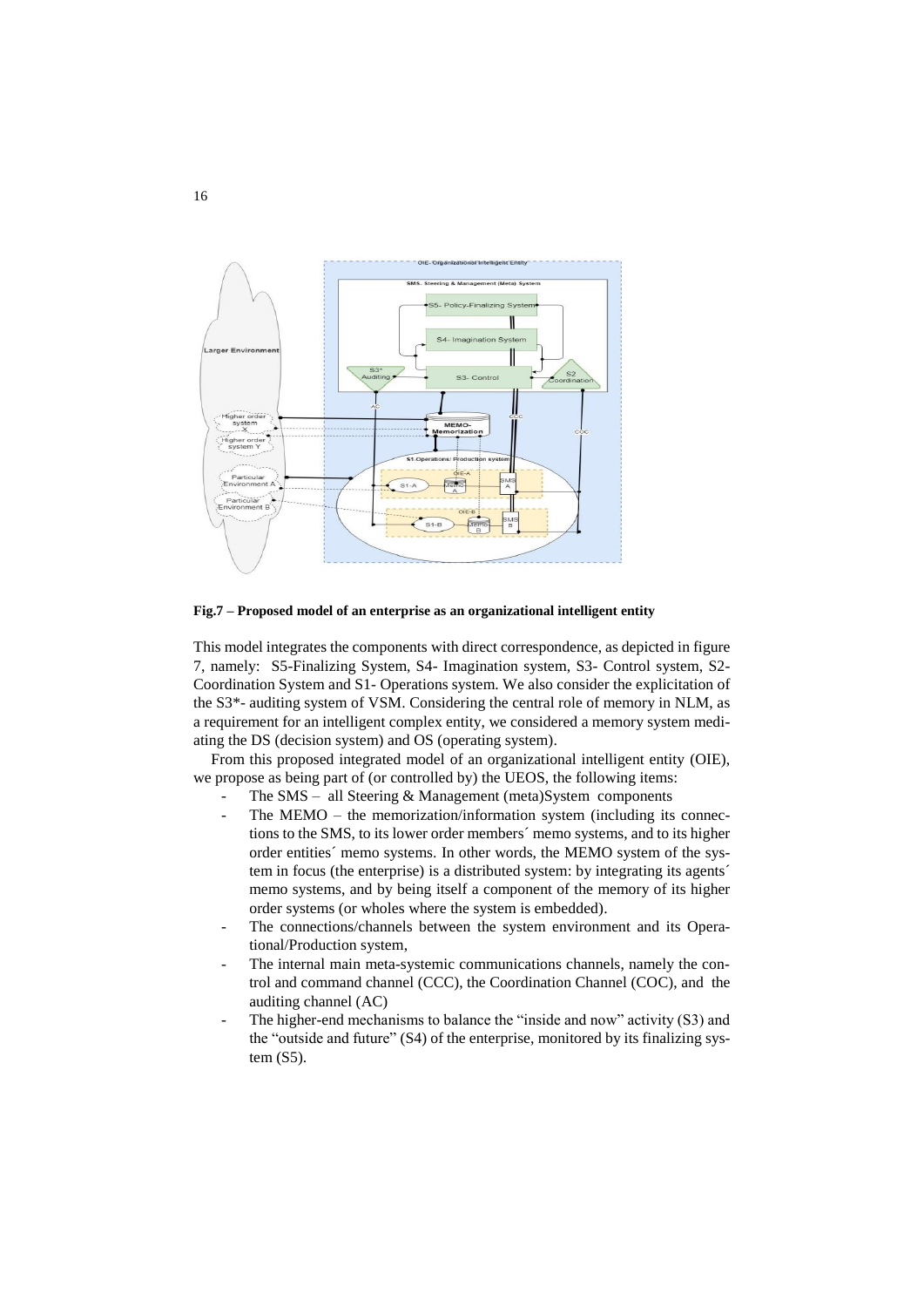In figure 8 we present a simplified and rudimentary UEOS functional model



**Fig 8 - A UEOS first rudimentary functional model**

We should also note that SMS is a meta-systemic component of the organizational intelligent entity, while operational/productive intelligent entities are at a lower recursion level. Thus, the channels between SMS components and production systems (S1) components are channels between the system in focus EOS, and its lower recursion level individual production systems EOSs. In short words, the EOS is a distributed and recursive system.

Another issue addressed in this initial research phase is the role of the EOS assuring that the enterprise is contained in the "edge of chaos " to fully enable its adaptation and evolution capabilities, and the role of EOS responding to a highly changing environments or disruptive events, by a kind of simultaneous process of stabilization and overcoming, production and conservation [24].We still need to extend our first rudimentary functional UEOS model presented above to cope with these issues. Deeper investigation in complexity theories concepts will be made to address this requirement.

# 5. **Future Plans**

We intent to investigate deeper the concepts we reviewed so far, and get additional feedback from the research communities, to progress with our rudimentary functional UEOS model, to a sound, complete and coherent final UEOS model, while trying to address all above mentioned questions. We believe enterprise engineering research community could contribute significantly to help us progressing from a more abstract and functional (black-box) model, underpin by cybernetics and general system theory,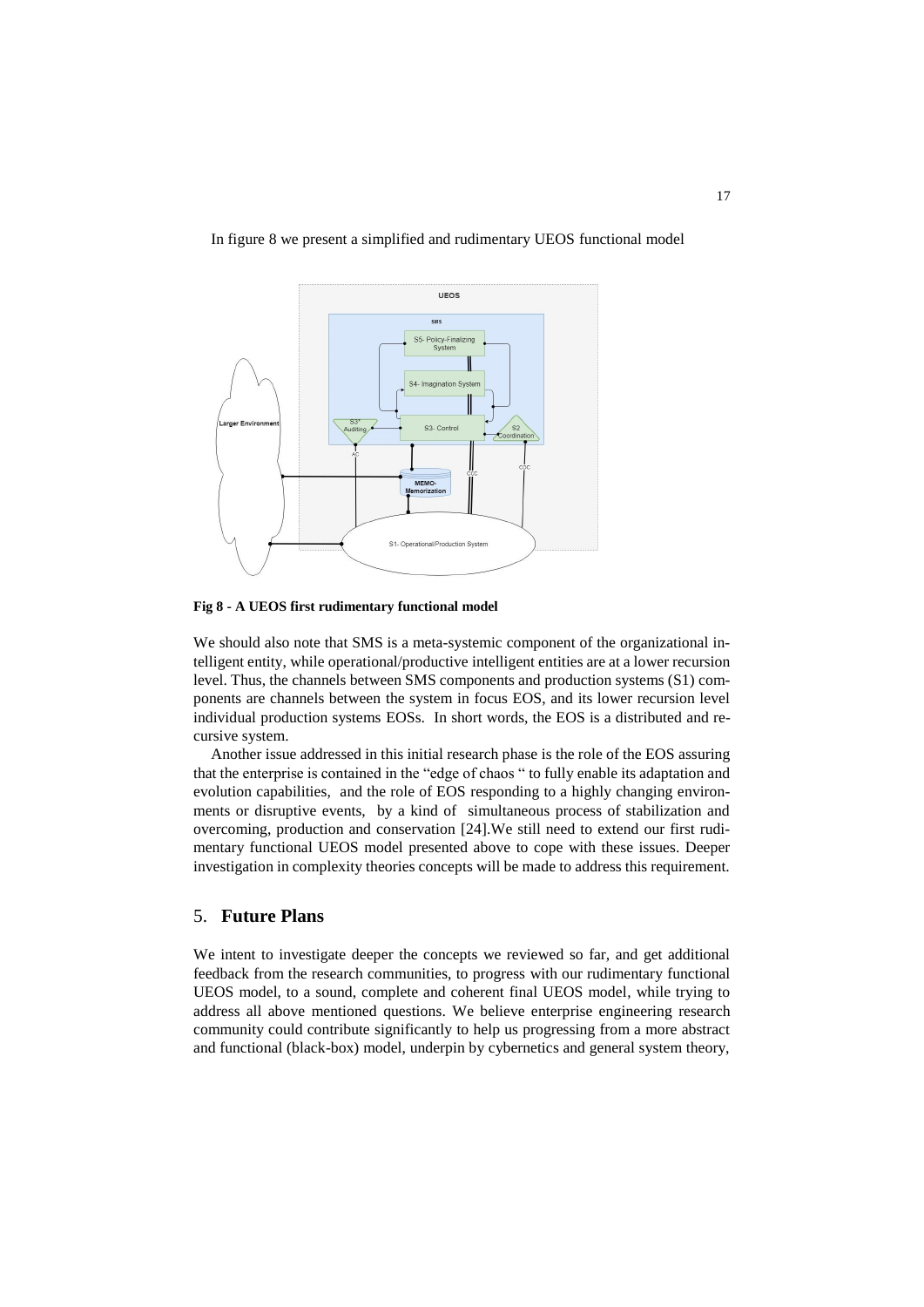to a constructional/white-box model, adequate to capture real social-technical contexts, underpin by EE sounded body of knowledge, .

Following our proposed research methodology, after defining our problem and our objective (see section 1), we are presently in the design and development phase, of our design science iteration research process (see section 2). We need to enhance our first rudimentary functional UEOS model, and after defining the teleological UEOS terms, its functions and purposes (the what), we will need to design and define its ontological / constructional terms (the how). Finally we will need to implement it, put it functioning, and then evolving to also capture its evolutionary/dynamic perspective. For that purpose we intent to: 1) investigate deeper and finalize a first complete and coherent functional and ontological model of UEOS; 2) test the model, while developing a methodology to use it, in a real context, through a case study in a local hotel group enterprise; 3) evaluate the UEOS model and methodology in other contexts, trough complementary case studies, and/or constructing a set of detailed scenarios;

## **6. Conclusion**

We believe enterprise engineering has not developed yet sufficient and useful artifacts to cope with enterprises self (as self-observing systems and not merely as observed systems), and with its self-organizing and evolution capabilities, in fast changing environments. To contribute to fill this gap we introduce the EOS concept, defined as its essential self-governing system responsible for its viability and sustainability. Our research goal will be to design a universal EOS (UEOS) model and a methodology, to help in designing, diagnosing and improving any specific EOS. Our research is still in its initial phase. Comprehensive review of viable systems, Le Moigne general system theory and his nine level model(NLM), and some enterprise engineering and complexity theories relevant concepts has been done. A first rudimentary functional model of a UEOS is proposed. Although deeper investigation of mentioned concepts is already planned, it will be valuable to get additional feedback from the enterprise engineering community about which areas to focus on in order to deal with the issues that have arisen during our initial research phase, and to help evolving our first functional rudimentary UEOS model, into a complete and coherent one, addressing the functional, ontological and evolutionary perspectives of any EOS.

# **References**

- 1. Arévalo,L.,Espinosa,A.: Theoretical approcaches to managing complexity in organizations-A comparative analysis. Estudos Gerenciales 31,20-29 (2015)
- 2. Ashby,W.: An Introduction to Cybernetics.Chapman & Hall Ltd, London(1961)
- 3. Aveiro,D.,Silva,A.,Tribolet,J.:Towards a God-theory for organizational engineering-Contiuously modeling to continuous (re)generation, operation and deletion of the enterprise.Proceeedings of tge 2010 ACM Symposium on Applied Computing (SAC), Sierre , Switzerland, March 22-26(2010)
- 4. Beer,S:Brain of The Firm.2nd edn.John Wiley & Sons,Chichester(1981 )
- 5. Beer,S:Diagnosing the System for Organisations.John Wiley & Sons,Chichester(1985 )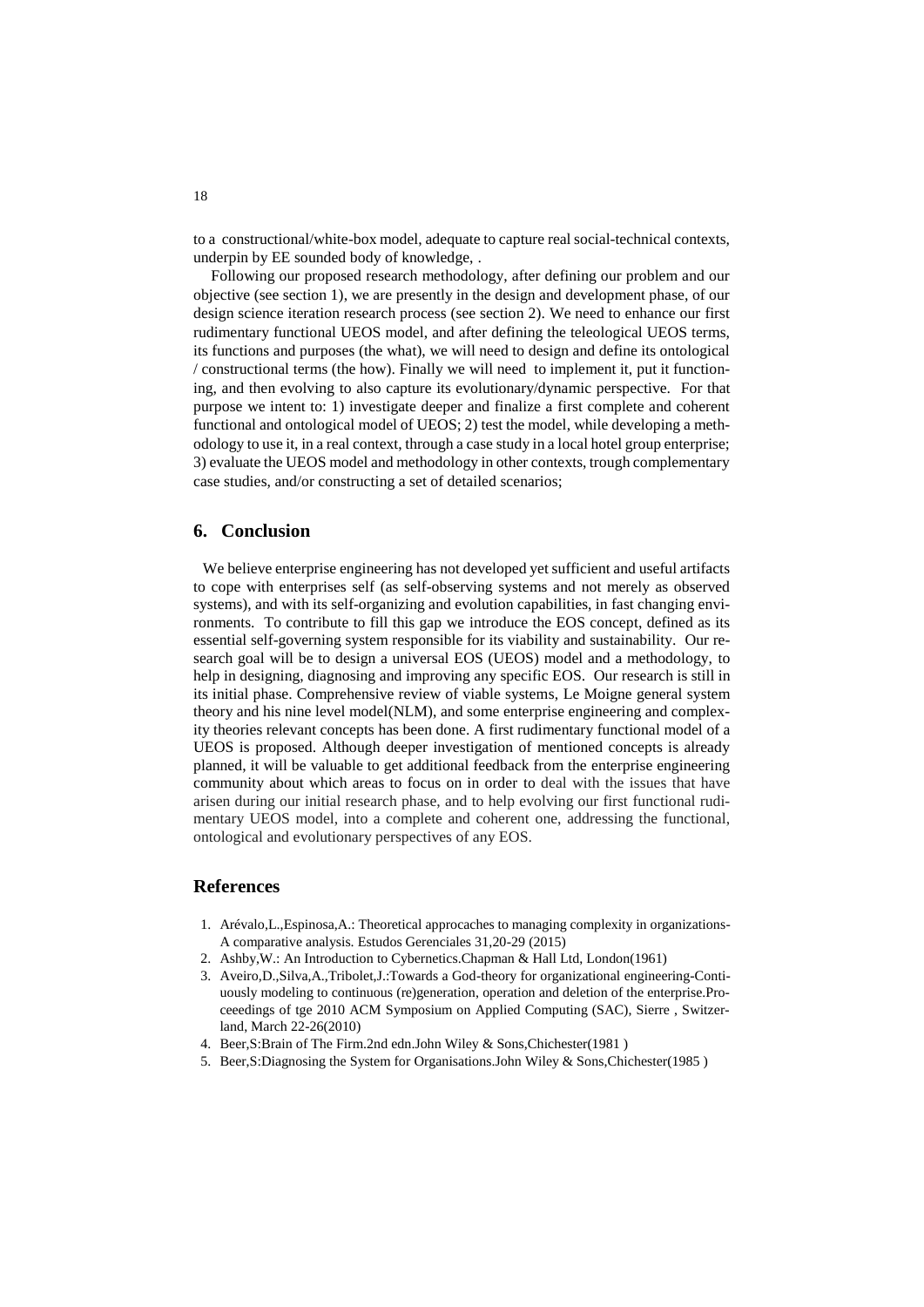- 6. Beer,S:The Hearth of Enterpise.John Wiley & Sons,Chichester(1979 )
- 7. Bertalanffy,L.: The History and Status of General Systems Thoery. The Academy of Management Journal 15(4) ,407-426 (1972)
- 8. Boulding,K.:General Systems Theory-The Skeleton of Science.Management Science 2 (3),197-208(1956)
- 9. Burnes,B:Complexity theories and organizational change.International Journal of Managment Reviews 7(2) (2005)
- 10. Dietz,J.,Hoogervorst,J.,Albani,A.,Aveiro,D.,Babkin,E.,Barjis,J.,Caetano,A.,Huysmans,P.,Iijima,J.,van Kervel,S.,Mulder,H.,Op'tLand,M.,Proper,H.,Sanz,J.,Terlouw,L.,Tribolet,J.Verelest,J.,Winter,R.:The Disciplineof Enterprise Engineering.International Journal of Organizational Design and Engineering 3(1),86-114(2013)
- 11. Dietz,J.:Enterprise Ontology -Theory and Methodology.Springer,Berlin(2006)
- 12. Eriksson,D.:A principal exposition of Jean-Louis Le Moigne´s Systemic Theory.Cybernetics and Human Knowing 4(2/3) (1997)
- 13. Guerreiro S., Vasconcelos A., Tribolet J.: Enterprise Dynamic Systems Control Enforcement of Run-Time Business Transactions. In Albani A., Aveiro D., Barjis J. (eds) Advances in Enterprise Engineering VI.,pp 46-60. Lecture Notes in Business Information Processing, vol 110. Springer, Berlin, Heidelberg (2012)
- 14. Guerreiro,S.,van Kerval,S.,Babkin,E.:Towards Devising an Architectural Framework for Enterprise Operating Systems.In Proceedings of the 8th International Joint Conference on Software Technologies,575-585
- 15. Hevner, A. R., March, S. T., Park, J. and Ram, S. : Design science in information systems research. MIS Quarterly, 28 (1),75-105(2004)
- 16. Hoogervorst,J.:Foundations of Enterprise Governance and Enterprise Engineering.1st edn.Springer,The Netherlands(2017)
- 17. Hoogervorst,J.:Practicing Enterprise Governance and Enterprise Engineering.1st edn.Springer,Bennebroek(2018)
- 18. Kauffman, S.:Antichaos and adaptation. Scientific American 265(2),78-84 (1991)
- 19. Kauffman, S.:Origins of Order-Self-organization and selection in evolution.Oxford University Press, Oxford (1993)
- 20. Le Moigne,J-L:La Modelisation des Systemes Complexes.Bordas-Dunot,Paris(1990)
- 21. Le Moigne,J-L:La Théorie du Sytéme General-Théorie de la modélisation.2nd edn.Presses Universitaires de France,Paris(1983)
- 22. Matos,M.:Master's thesis. Instituto Superior Técnico,fenix.tecnico.ulisboa.pt (2007)
- 23. Matura,H.,Varela,F.:Autopoesis and Cognition-The Realization of the Living.D Reidel Publishing, Dordrecht,Holland(1980)
- 24. Piaget,J.: Léquilibration des structures cognitives, problémes central du development.Presses Universitaires de France, Paris(1975)
- 25. Prigogine,I:Exploring complexity. European Journal of Operational Research 30,97- 103(1987)
- 26. Schneider, M., Somers, M.: Organizations as complex adaptive systems-Implications of Compexity Theory for leadership research. The Leadership Quartely 17, 351-365 (2006)
- 27. Stacey,R.,Griffin,D.,Shaw,P.:Complexity and Emergence in Organizations. Routledge, London (2000)
- 28. Tanenbaum,A.S.: Modern Operating System. Pearson Prentice Hall, New Jersey (2009)
- 29. Tribolet,J.,Sousa,P.,Caetano,A.:The Role of Enterprise Governance and Cartography in Enterprise Engineering. Enterpise Modeliing and Information Systems Architecture Journal (2014)